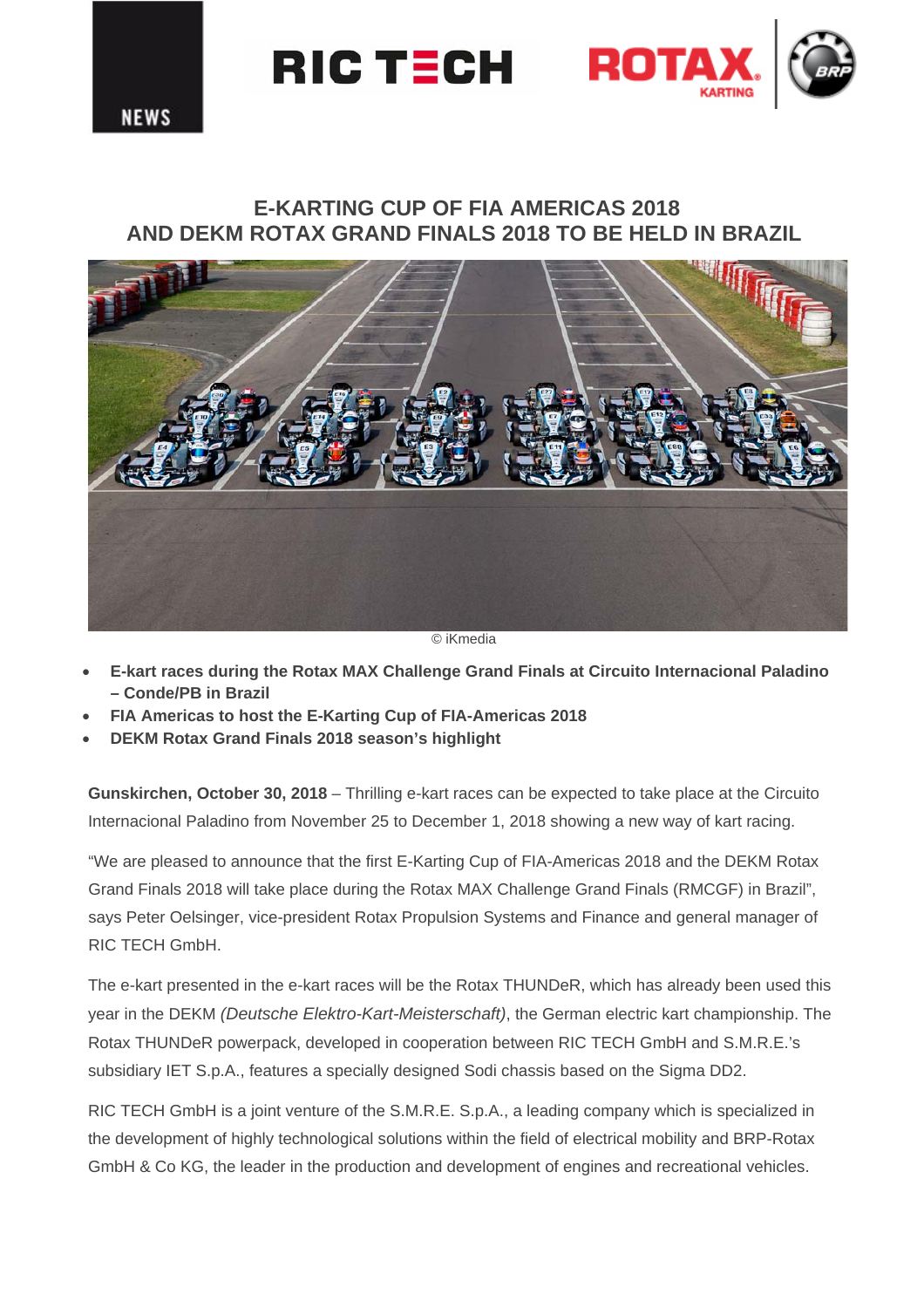

# **ROTA** RIC TECH

The races will be integrated into the RMCGF schedule; i.e. all the processes such as registration, scrutineering, etc. will be supported by the Rotax organization team during the Grand Finals at the Circuito Internacional Paladino from November 24 to December 1, 2018.

The team of the E-Karting Cup of FIA-Americas 2018 consists of 16 drivers. "The four best placed drivers of the E-Karting Cup of FIA-Americas 2018, who will compete for the race win on Sunday and Monday, will qualify for the DEKM Rotax Grand Finals 2018, taking place on Saturday, the final race day of the RMCGF", informed Oelsinger.

In the following days, the DEKM team – twelve drivers from Germany and the four qualified drivers from South America – will concentrate their racing activities to reach the crowning glory of the e-karting race week - the final race of the DEKM Rotax Grand Finals 2018 on Saturday, December 1, 2018.

"We know it will be a challenging time for our team as we have a very accurate time schedule during the Rotax MAX Challenge Grand Finals, but nevertheless, it is the perfect opportunity to present the Rotax THUNDeR with Rotax's and IET's newest technology to the karting world during this fantastic event."

# **About RIC TECH GmbH**

RIC TECH GmbH, based in Gunskirchen, Austria, is a joint venture between BRP-Rotax GmbH & Co KG, a subsidiary of BRP Inc. and leader in the production and development of engines for recreational vehicles and SMRE S.p.A., a leading company specialized in the development of highly technological solutions within the field of electrical mobility.

# www.racelikeneverbefore.com

**S.M.R.E. (SMR:IM),** based in Umbertide (PG), more than 200 employees and a strong international vocation (60% of turnover dispatched to abroad), is specialized in the development of highly technological solutions in Green Mobility and Automation fields. Established in 1999, the company operates in two sectors: Green mobility where, due to the development of integrated innovative powertrains, produces electrification KIT di and components dedicated to electric and hybrid mobility world; Automation, dedicated to the planning and implementation of industrial custom-made machinery for processing technical and specific fabrics and materials. S.M.R.E. has two production sites in Italy and an operating branch in America.

**IET S.p.A.** is SMRE's electric mobility business unit. The Company has a long-lasting experience, a specific know-how and a vision entailing a constant search for new opportunities that can create an actual added value for its partners. IET's competitive advantage is the capability of its group of highly specialized engineers to design Powertrains equipped with gearbox, high efficiency motors, Battery packs, BMS, software and accessories, in order to create innovative and highly performing solutions for electric mobility.

#### **About BRP-Rotax**

BRP-Rotax GmbH & Co KG, a subsidiary of BRP Inc., located in Gunskirchen, Austria is a leader in the development and production of innovative 4- and 2-stroke high performance Rotax engines for BRP products such as Ski-Doo and Lynx snowmobiles, Sea-Doo watercraft, Can-Am all-terrain, side-by-side vehicles and Can-Am Spyder lineup as well for motorcycles, karts, ultra-light and light aircraft. In the last 50 years, the company has developed more than 350 engine models for recreational vehicles and produced over 7 million engines.